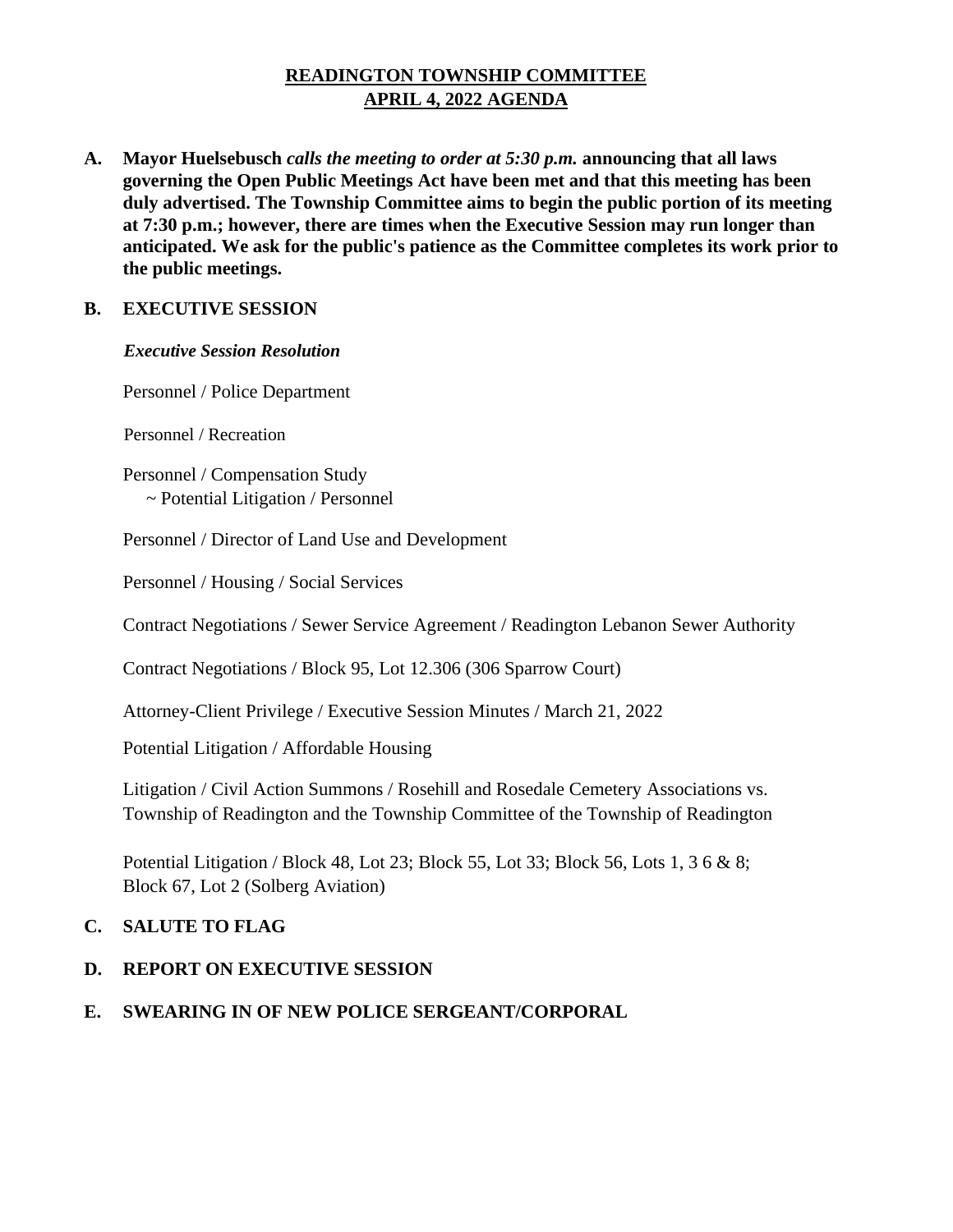## **F. CONSENT AGENDA**

All items listed with an asterisk "\*" are considered to be routine by the Township Committee and will be enacted by one motion. There will be no separate discussion of these items unless a Committee member or citizen requests, in which event the item will be removed from the General Order of Business and considered in its normal sequence on the agenda.

- 1. *\* NJDEP Freshwater Wetlands Letter of Interpretation (LOI): Line Verification Approval for Block 81, Lot 1*
- 2. *\* Release of Escrow / Block 40, Lots 1, 1.03, 1.04, 1.05, 1.06 & 1.07 (Nagle)*
- 3. *\* Resolution of the Township of Readington, County of Hunterdon and State of New Jersey, Requesting Permission for the Dedication by Rider for Affordable Housing Trust (N.J.S.A. 40A:12A-3 et seq)*
- 4. *\* Resolution of the Township of Readington, County of Hunterdon and State of New Jersey, Requesting Permission for the Dedication by Rider for Storm Recovery Trust Fund (PL2013, c.271 and N.J.S.A. 40A:4-6.21)*
- 5. *\* Transfer of Police Vehicle to Three Bridges Fire Company*

## **G. \* APPROVAL OF MINUTES**

 *Minutes of March 21, 2022 Meeting* 

## **H. COMMENTS FROM THE PUBLIC for items listed on the agenda only**

## **I. CORRESPONDENCE / OTHER INFORMATION**

- 1. Letter dated March 17, 2022 from John Tomac, Senior Director, Rates and Regulatory, New Jersey American Water in *the Matter of the Petition of New Jersey-American Water Company, Inc. for Approval of Increased Tariff Rates and Charges for Water and Wastewater Service and other Tariff Modifications.*
- 2. Notice of Public Hearings from Christie McMullen, President and Chief Operating Office, Elizabethtown Gas, in *the Matter of the Petition of Elizabethtown Gas Company for Approval of Increased Base Tariff Rates and Charges for Gas Service, Changes to Depreciation Rates and Other Tariff Revisions.*
- 3. Letter dated March 30, 2022 from Planning Board of the Township of Readington regarding *Block 81, Lots 1, 2, 3, & 4, Investigation and Designation of Non-Condemnation Redevelopment Area Planning Board Hearing.*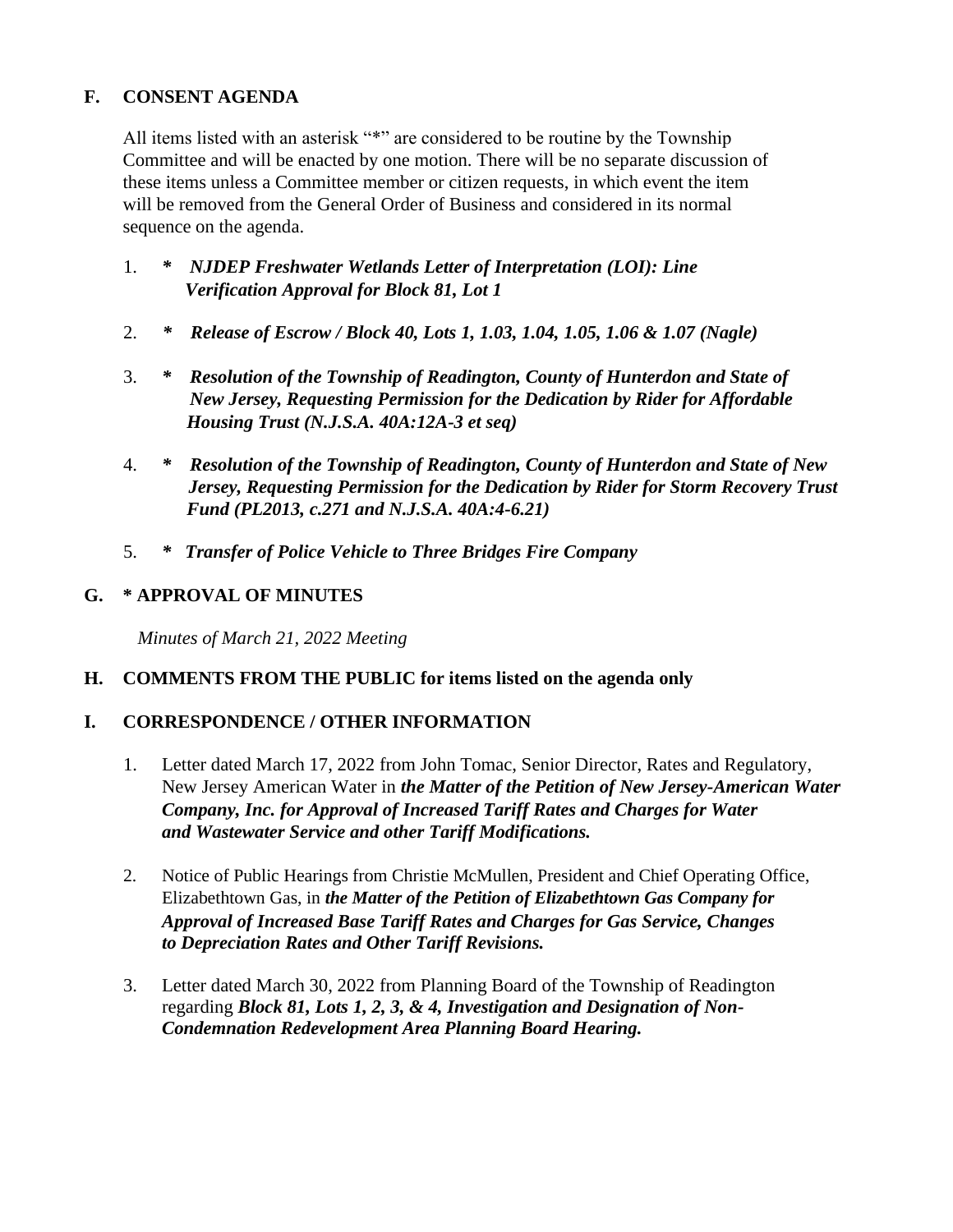#### **J. OLD BUSINESS**

1. W*aterwatch Advisory Committee - Vacancy*

#### **K. NEW BUSINESS**

- 1. *Introduction of 2022 Municipal Budget*
- 2. *An Ordinance Amending and Supplementing the Code of the Township of Readington, County of Hunterdon, State of New Jersey Pertaining to Refunds for Cancellation of Certain Programs/Activities Administered by Readington Recreation*
- 3. *Modifications of Performance Bonds / Acceptance of Cash Performance Bonds / Ryland Developers LLC (Block 14, Lots 29.02 & 29.03)*
- 4. *Application for Special Events Permit / Readington Brewery / Easter Egg Hunt*
- 5. *Application for Special Events Permit / Solberg Aviation Co, Inc. / Easter Bunny Fly In*
- 6. *Application for Special Events Permit / Team Somerset / Circuit Time Trial*

## **L. ADMINISTRATOR'S REPORT**

#### **M. ATTORNEY'S REPORT**

#### **N. ENGINEER'S REPORT**

## **O. COMMITTEE REPORTS**

## 1. **John Albanese**

Planning Board/Affordable Housing Recreation Social Services

#### 2. **Betty Ann Fort**

Historic Preservation / Museums Zoning Emergency Services / Fire Official Library Services

3. **Jonathan Heller** 

Finance *\* Payment of Bills* Board of Health Sewer Advisory Environmental Commission